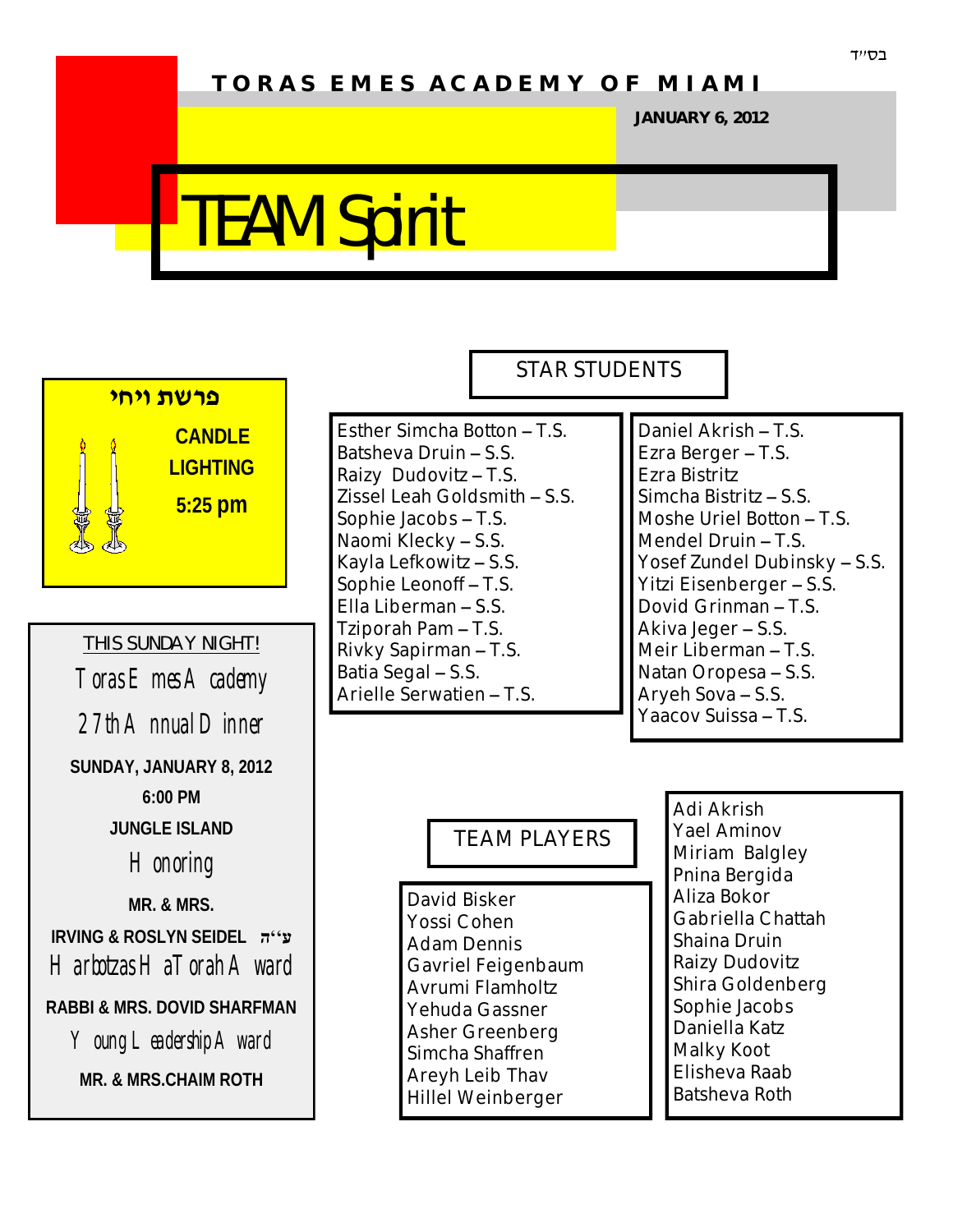### **27th ANNUAL JOURNAL DINNER**

It's hard to believe that our journal campaign has<br>come to a close. We thank you all for your efforts t's hard to believe that our journal campaign has and look forward to seeing you all on Sunday evening as we pay tribute to our most worthy honorees. If you have not yet made your reservations and/or communicated your seating preference, please do so ASAP by **calling us at [305-944-5344 x 223](tel:305-944-5344%20x%20223)**, or by **emailing us at [dinner@ytcteam.org](mailto:dinner@ytcteam.org)**. Have a **GREAT** Shabbos and see you at the dinner!

### **DINNER INFORMATION**

#### **Directions to Jungle Island**

Jungle Island is located at 1111 Parrot Jungle Trail, off I-395 (MacArthur Causeway), between Downtown Miami and South Beach.

#### **From I-95**

Take I-395 East (MacArthur Causeway) exit 2D. Cross over the bridge and make your first right after the bridge onto Parrot Jungle Trail. Follow the road around and under the bridge to the parking garage on the left-hand side.

#### **From the East (Miami Beach)**

Take I-395 West (MacArthur Causeway), and make the first right turn after Palm Island (follow the Watson Island sign), next to the Miami Yacht Club. Make the first left turn onto Parrot Jungle Trail and the parking garage will be on the right-hand side.

#### **Please note:**

We hope everyone will come early and enjoy the delightful food and company at the smorgasbord. We will daven Maariv at 6:45 and begin the program immediately after.

### **TEHILLIM CHAMPS**

Y asher Koach to **Leehee Akrish, Shoshana Cohen, Pesha Dreyfuss, Evelyn Gill. Sonia Ginsburg, Ahuva Grossman, Abby Heller,** and **Chaviva Pam,** the first of the first grade girls to begin Sefer Tehilim. Their Morah and classmates are so proud!



### **PIZZA**

T oday marked the beginning of the new cycle for pizza orders which runs through the end of February. If you have not yet ordered and would like to do so,



order forms are available in the boys' and girls' offices. Please be reminded that seltzer, water, and chips can be purchased for \$.50 each.

### **CHEVRA KADISHA CLASS**

A dvanced class for experienced *metaharim*  will take place on January 16 at Levitt-Weinstein, 18840 West Dixie Highway, at 8:15PM.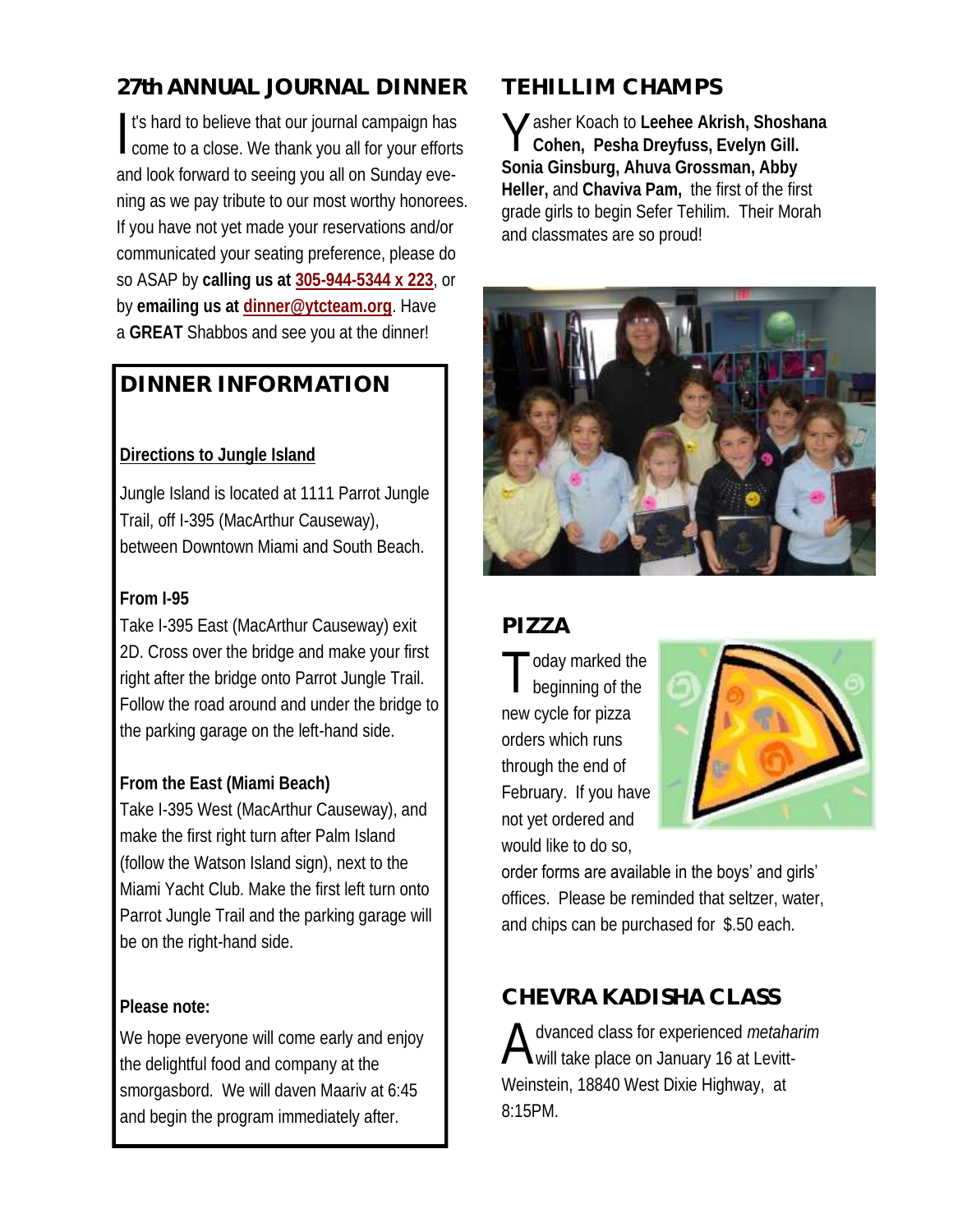#### **PLEASE CHOOSE "CHOSEN WORDS"!**

We hope you are enjoying this year's editions<br>of "The Chosen Words," which appear in of "**The Chosen Words,"** which appear in this TEAM Spirit newsletter. This inspirational newsletter by the Chofetz Chaim Heritage Foundation enhances your homes every other *Erev Shabbos*. **We need your help in order to continue providing this publication!** Please consider partaking in the \$360 sponsorship, in memory, in honor of, or for a *Refuah Shelaima*, which will be printed at the bottom of each Chosen Words that appears in our weekly newsletter for the entire school year.

#### **MAZEL TOV**

To our founding<br>
Rosh Yeshiva, Rosh Yeshiva, Rabbi and Mrs. Bentzion Chait and family on the



engagement of their daughter, our alumna, Rananah to Avraham Moshe Ackerman of Kew Gardens Hills.

T o Mr. and Mrs. Gil Zaig and family on the birth of a daughter.



T o Mr. and Mrs. Eddie Bursztyn and family on the marriage of their daughter, our alumna, Dina Feldstein to Moshe Rechthand.

#### **REFUAH SHELAIMA**

Ruchama Aliza Sara Chana *bas* Esther Liba Bracha Elka *bas* Maryasha Rivka Zev Meir *ben* Yael Sara Rivka *bas* Sarah Raizel Yosef Simcha *ben* Zaka Basya Yehuda Pinchas *ben* Osna Leah Golda *bas* Esther Frimet Ephraim Yankel *ben* Gnesha Yosef Shalom ben Chaya Musha (Rav Eliyashiv, Shlita) Asher *ben* Gittel Chaim Zev ben Faiga Toiba Hadassah Leah *bas* Shoshana Tzvi Zelig *ben* Chasa Rochel Yitzchak *ben* Blima Chava *bas* Sara Shayna Ra'achel bas Chaya Bryna

### **PARSHA WITH THE PRINCIPAL**

Rabbi Baumann's weekly Parashas HaShavua class takes place every Thursday, 8:45-9:30 am, in the main office. All are welcome to attend.

#### **PLEASE NOTE:**

Mother-Daughter Intergenerational Luncheon has been postponed and rescheduled for March 4.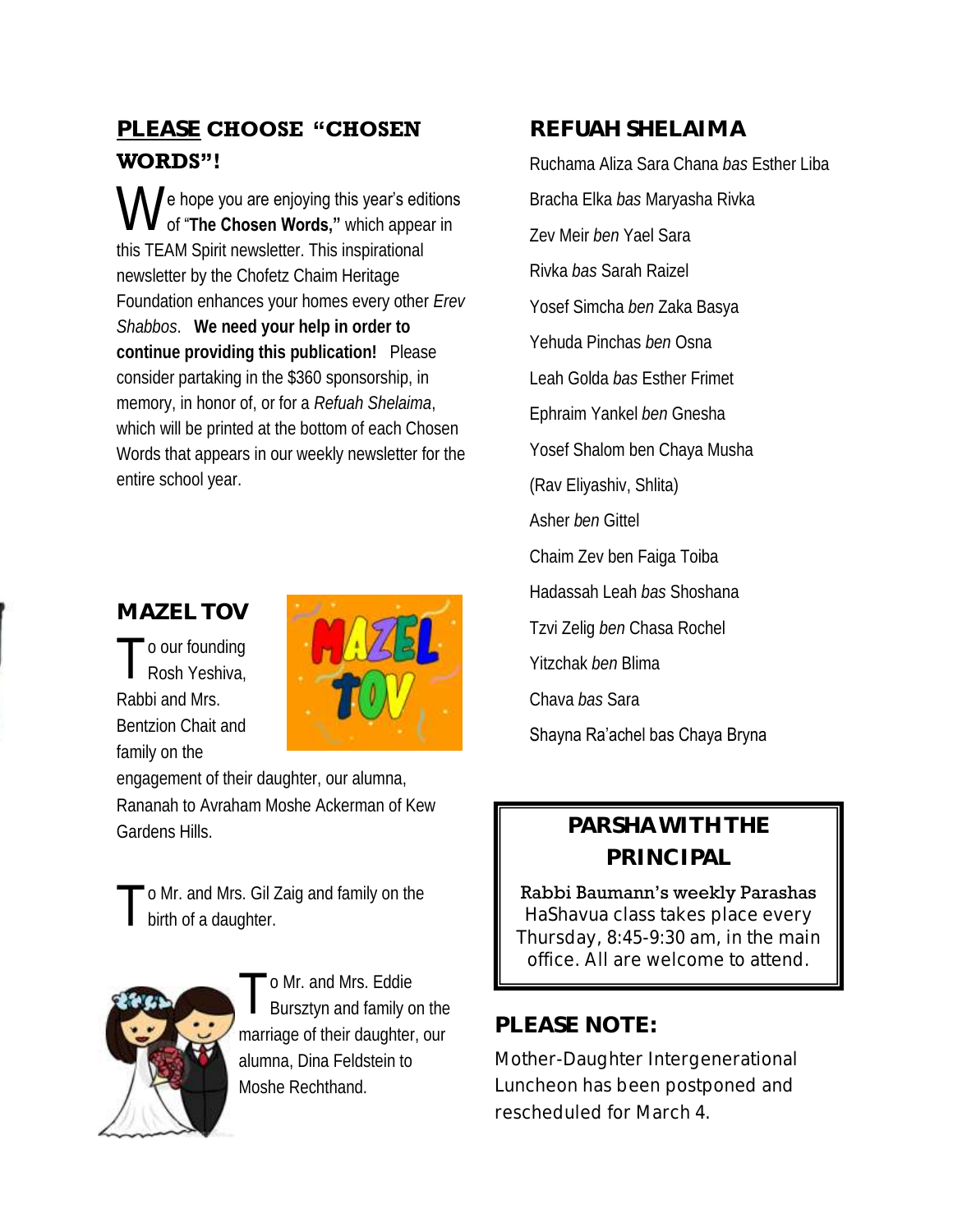#### **5B TRIP TO GREYNOLDS PARK**

This Wednesday, the fifth grade boys celebrated their monumental achievement of completing their<br>Lashon Hatov board by going on a fabulous trip to Greynolds Park. The boys left to the park shortly Lashon Hatov board by going on a fabulous trip to Greynolds Park. The boys left to the park shortly after Davening and had a series of activities including relay races, tug-of-war, and a long distance throw. The final event was a football game. Afterwards, the boys ate their lunch and came back. The boys were celebrating their accomplishments in Bein Adam L'chaveiro and there was a real feeling of camaraderie and friendship among the boys. May the boys continue to grow and develop in all areas!! Special thanks to our parent drivers Mr. Zalmy Cohen, Mrs. Janessa Wasserman, Mrs. Nechama Bistriz and Mrs. Helene Gassner.

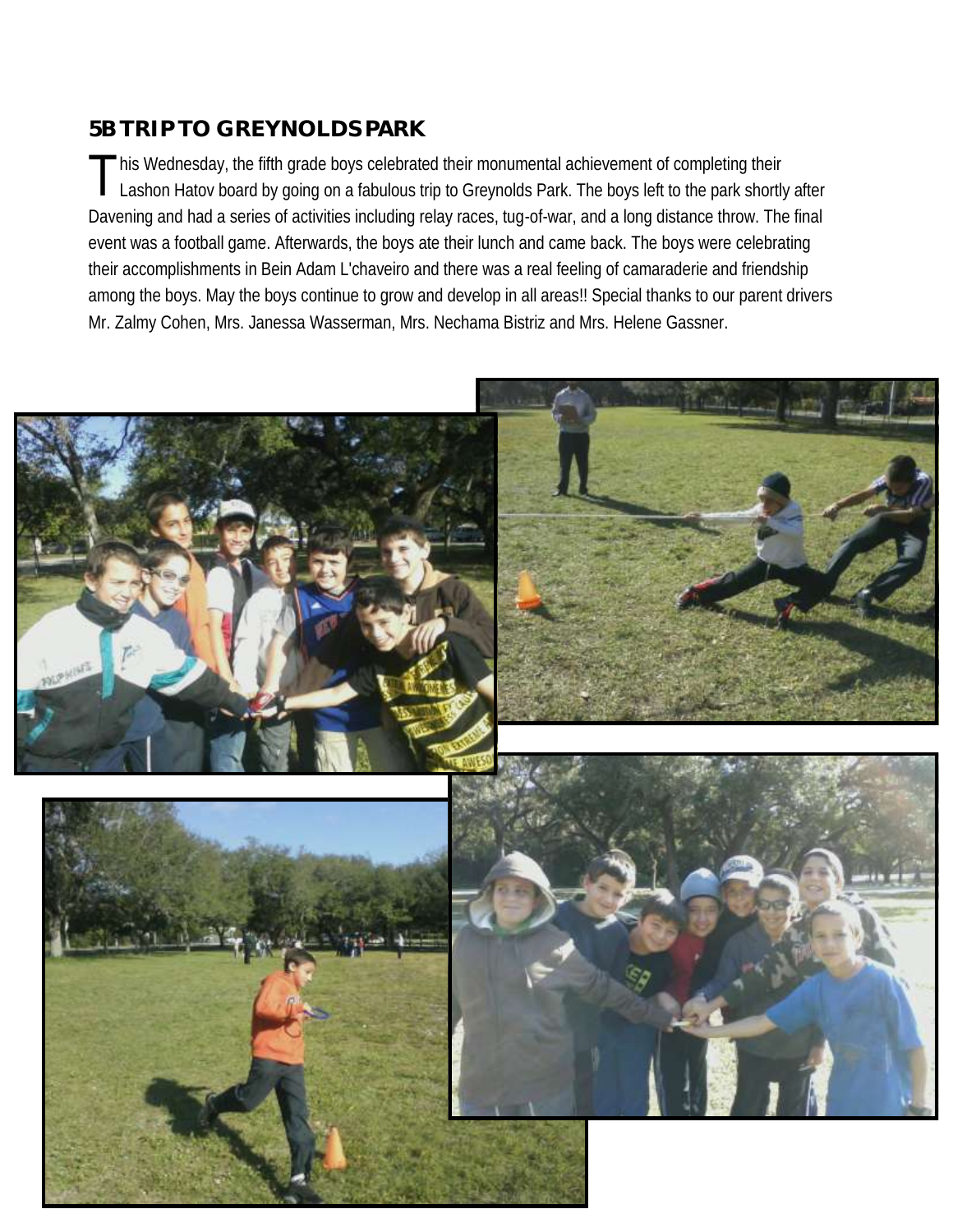

Rabbi Kalman Baumann Principal

Dr. Deborah Lerer Secular Studies Principal

Rabbi Noam Grossman Assistant Principal

Mrs. Naomi Bloom Early Childhood Director

*Erev Shabbos Parashas Vayechi 5772*

Dear Parents,

Once a year, our Yeshiva takes the opportunity to reflect upon our growth and accomplishments, and to focus on our dreams and aspirations for the future. The occasion of an Annual Dinner is more than just a fundraising event, as critically important as that may be. It provides a focal point for all those who share in the mission and vision of an institution whose *raison d'etre* is learning and living Torah, to show support for and draw inspiration from what dedicated individuals can accomplish by working together. Equally important, it heightens our awareness of what an enormous potential for greatness lies within each of our own children.

#### When considering what is each individual's role and responsibility for a large communal

entity such as ours, we would do well to consider how *Yosef HaTzaddik* handled his responsibilities, as recorded in last week's *Parsha*. The Torah describes how *Yosef*, the Viceroy of Egypt, distributed food to the people of Egypt, the world, and his own family, during the famine. Interestingly, as pointed out by *Rav Zalman Sorotzkin zt'l*, the Torah uses different words to describe how *Yosef* provided food to his own family, as opposed to meeting the needs of the Egyptians. Concerning his own family, the Torah uses the word *Vayechalkail* to denote his feeding and providing for them, which means just that – providing for their needs. When it comes to the Egyptians, a few *Pesukim* later, the Torah's word is *Vayenahaleim*, meaning he lead them – he made conditions and requirements as prerequisites to feeding them.

The way we help family is without preconditions and without demands – we help because we are so close. Our help is unconditional and without being judgmental. We are responsible, we feel responsible, so therefore we provide. When it comes to outsiders, however, we relate very differently. We make preconditions and stipulations before providing help. If you meet my criterion, I help you – if not, you're on your own.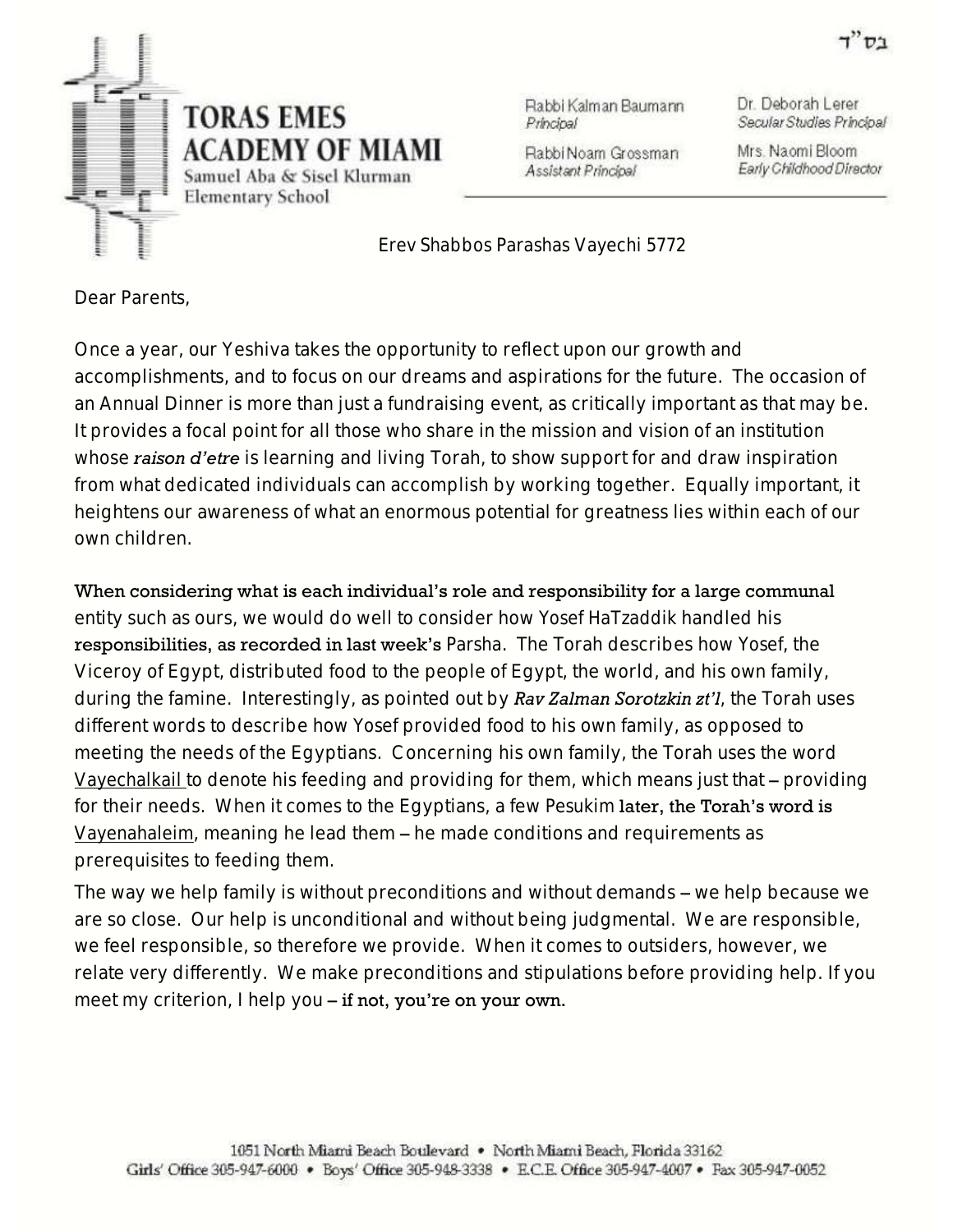This is important to keep in mind when it comes to the needs of our children's yeshiva, which we should view as "family." We have the opportunity to show how we view that place where we entrust our most valued 'belongings' – our children. If we begin to look for and focus on shortcomings or weakness, some aspects of the yeshiva will inevitably fall short of our highest expectations . And thereafter, we might curtail our assistance. Then we are showing that we relate to the Yeshiva, its *Rebbeim*, teachers and students, as outsiders. If, on the other hand, the Yeshiva's needs are like my family's needs, we will find the ability to act in a most generous fashion, because – that's how one relates to family.

Last-minute reservations for the dinner can still be made. Besides, there is no such thing as a `last-minute donation.' It's always the right moment when it comes to supporting Torah. Now is the time to decide how we view our Yeshiva- is it just another cause that I'll support when it fits exactly into my worldview and conducts itself 100% the way I want , or is it part of my extended family, to which I'm devoted in its time of need. Critique and suggestions for improvement are welcomed and taken seriously, but they should not serve as a rationale for depriving the 650 *talmidim* and *talmidos* of our Yeshiva of the means necessary for their continued successful development.

Looking forward to greeting you at the dinner and always anticipating sharing *Nachas* as we strive together to give our children the very best *Chinuch* possible.

Best wishes for a most rewarding Shabbos,

Rabli Kaluan Benam

Rabbi Kalman Baumann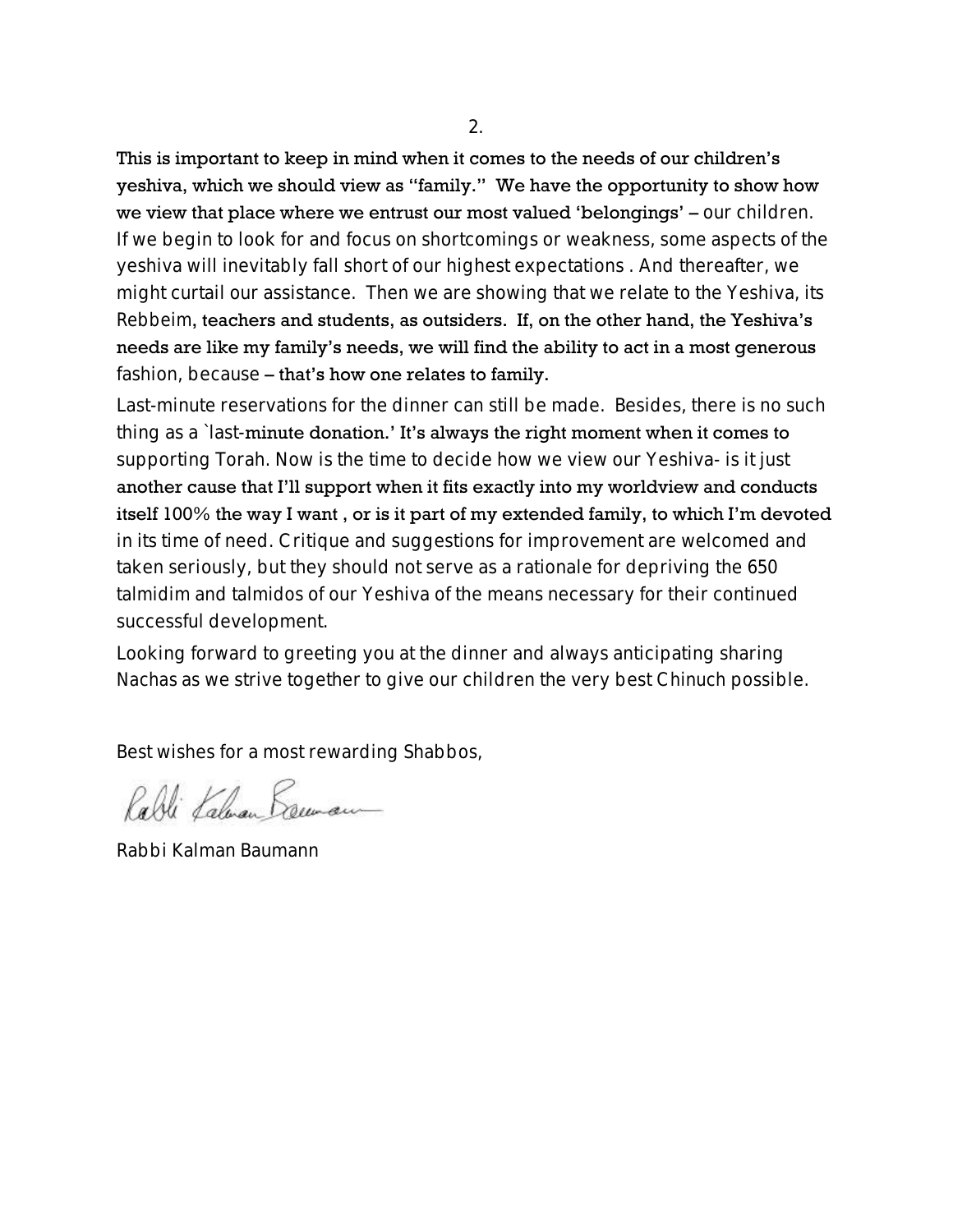### Number  $362$  Index Reference 462 Shabbosos Parshios Vayechi/ Shemos ind<sub>S</sub> chosen v

#### **Personal Growth**

# own to Earth

Human failings often have a common ingredient-a heavy dose of arrogance. One who sins heeds his own rationalizations above the wisdom of the Torah. He squelches his conscience and shuts his eves to repercussions in this life and the next.

On the other hand, positive changes are usually a tribute to humility, often spurred by a stinging encounter with one's own fallibil-

ity. Remorse and pain over past errors are powerful agents for

**Torah Tools for Personal Growth** 

Inspiration **Ideas** v **Excellence** ٠ **Success** 

only once they are formed, and that value emanates from their interiors, their holding capacity. If the interior is contaminated, the entire vessel-or person-is rendered worthless.

Man's heart, like the vessel, must be broken before it can be reconstituted and restored to its purpose continued

on back

**Better Relationships** 

### Unsung Hero

One word you'd never hear out of Shlomo's mouth was "sorry." Ever fearful of the slightest erosion of his pride, Shlomo simply wouldn't permit himself to see his own failings. If something he said or did hurt others, it was their own fault for provoking him or being oversensitive.

Leah never apologized either, for a different reason. Doing something wrong was so deeply embarrassing and painful to her that she couldn't bear to verbalize it. Her fear of an angry or hurt response to her apology prevented her from ever making one.

Both of these common attitudes toward the words "I'm sorry" demonstrate that apologizing takes courage. Shlomo needs courage to acknowledge his mistakes and realize that they don't destroy his value. Leah needs courage to confront the other person's hurt.

The image of a person begging forgiveness doesn't usually bring to mind the word "hero," but heroic it is. Real courage is what it takes to admit we've caused damage, and to put our ego on the line to alleviate the pain.

#### **Shabbat Table Discussion:**

Should you apologize even when you're right?

Adapted from "Courage," bu Rabbi Zelig Pliskin, with permission from Mesorah **Publications** 



**Published for Toras Emes Academy of Miami** by the Chofetz Chaim **Heritage Foundation** 

ushering humility into our hearts. We learn from our mistakes.

The Torah shows us that this process is integral to human nature. It demonstrates the point through the laws pertaining to earthen vessels that have been made impure through contact with a carcass.

If the carcass falls inside the earthen vessel, the vessel can't be purified in a mikvah. It must be broken; then it can be reconstituted. On the other hand, a metal vessel can be purified by a simple dip in a mikvah.

The Kotzker Rebbe sees in this a parallel to man. Like the earthen vessel, we are made of a worthless raw material-the dust of the earth. Both the vessel and the person acquire value **Effective Prayer** 

"Teshuvah and renewal bloom from a heart broken by regret for one's sins."

If You Please

Prior to a Yom Tov, a group of Gerrer chassidim paid a visit to their Rebbe. The visitors, laden with personal woes, hoped the Rebbe could advise them on how to merit Hashem's help. The Rebbe's counsel was simple: When they recited Hallel during the Yom Tov tefillos, they should concentrate on the words "Ana Hashem,"-"Please, Hashem."

The chassidim followed the Rebbe's advice and poured their hearts into the verses "Please, Hashem, save me," and "Please, Hashem, grant me success." Yet their burdens remained heavy upon them. So, they returned to the Rebbe to report that the strategy wasn't effective.

"You misunderstood," the Rebbe replied. "To merit Hashem's help, one must concentrate fully on the words "Ana, Hashem, ki ani av'decha," "Please, Hashem, for I am your servant."

Through tefillah, we identify ourselves fully as Hashem's servants. Then He, in turn, takes care of His devoted servants' needs.

 $-CCHF$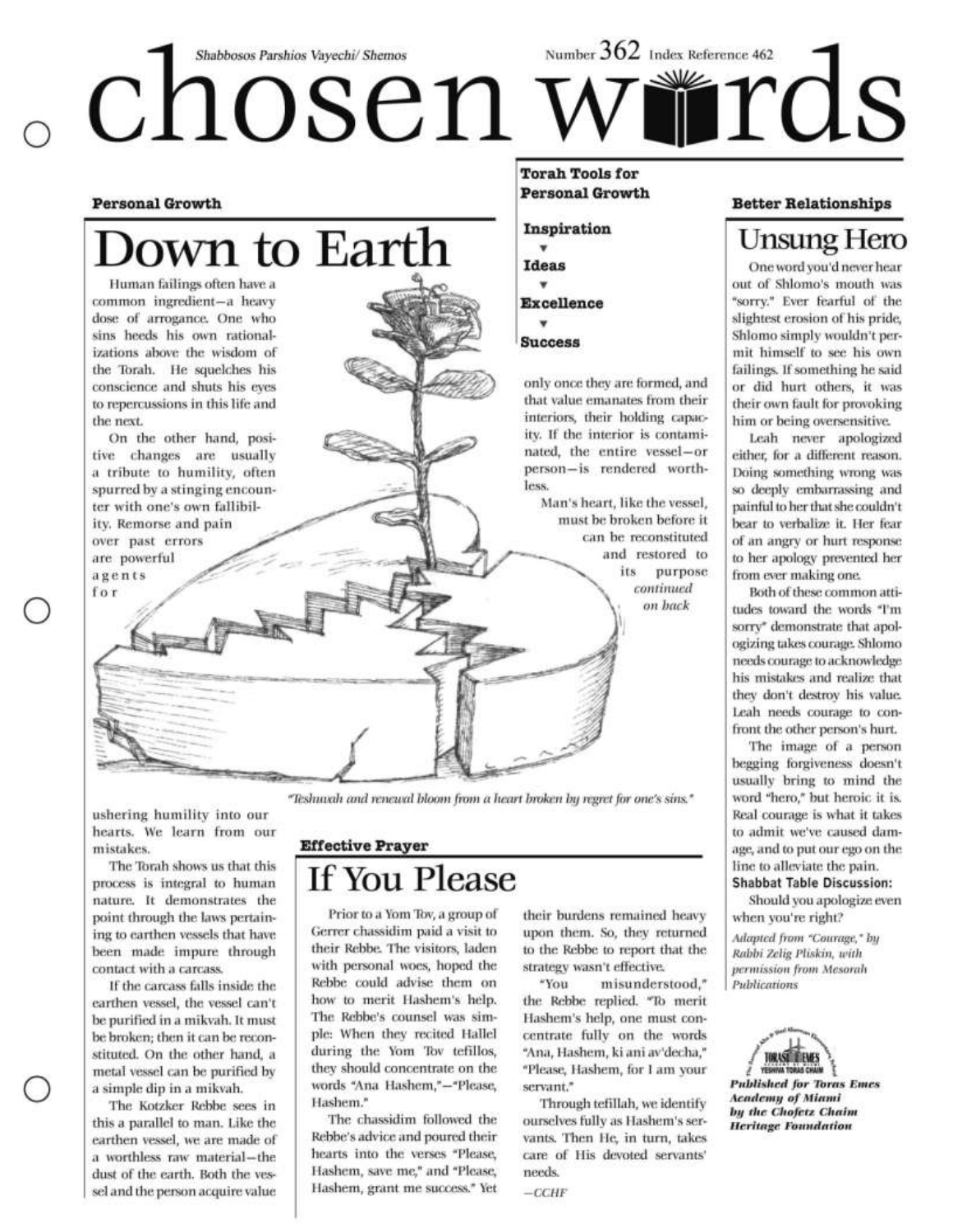#### Life's Lessons

## An Intelligence Operation

Adding Value to a Mitzvah

Shira Rosenberg's eight children had healthy appetites. But Shira's husband's advertising firm was having a

far from healthy year. Fortunately, neighborthe hood grocer was kindhearted ä man who saw no reason to put pressure on the already strained family.

"My husband is pitching a new

account this week," Shira told the grocer. "It looks good. So I hope within a month or so we'll be able to pay this whole thing off."

"No problem," said the grocer, as he packed up another week's worth of groceries and stashed the bill in an overstuffed envelope marked "credit."

Standing nearby in the aisle was Leah Friedman. She couldn't help overhear-

"Praiseworthy is he who cares wisely for the poor."

ing the conversation, and was shocked to find out that her neighbor was having trouble putting food on the table. As the grocer tallied her own order, Leah asked, "How much do the Rosenbergs owe? I want to pay it off for them." And she did. "Praiseworthy

is he who cares wisely for the poor." Tehillim exhorts. We know we must

care for the needs of the poor. but this verse tells us that we must do so with sensitivity and wisdom. There are many ways to give-as a loan that can later be forgiven, as an investment in someone's business, as a tuition scholarship, a gift certificate, an anonymous donation. Only by carefully considering the needs of the recipient can the giver make his act of tzedakah fully "praiseworthy."



#### **Become a Tiferes Member now** and benefit from:

- $\label{eq:1} \bullet \underline{\textbf{M} } \textbf{on} \textbf{thly invariant} \textbf{d} y \textbf{d} \textbf{y} = \textbf{M} \textbf{M} \textbf{d} \textbf{y} \textbf{d} \textbf{y}$  and the state of the state of the state of the state of the state of the state of the state of the state of the state of the state
- $\frac{1}{\sqrt{2}}$ Practical ideas, impiration and tailors-grande toods to make your home the place you want it to be.
- 
- $\label{eq:reco} \begin{tabular}{ll} \hline \textbf{p} & \textbf{Weckly teleconferrects with the most acoglu after problem from} \\ \hline \textbf{a} and \textbf{d} is world on together that touch your heart follow high matrix. \end{tabular}$

Be part of a movement that is Building Our Homes as we Build Ourselves.



#### **Shabbat Table Discussion:**

How can you decide exactly what kind of help a person needs?

Adapted from "The Tzedakah Treasury," by Rabbi Avraham Chaim Feuer, with permission from Mesorah Publications

#### Down to Earth continued from front

as a container for the neshamah. "A heart broken and humble, Hashem, you will not despise," says King David. This is where real teshuvah begins. Shabbat Table Discussion: What does it mean, practically, to be heartbroken over a sin?

Adapted from "Likutei Basar Likutei," by Rabbi Samuel Alter with permission from Feldheim

#### **ONE WEEK ONLY**

Pocket Edition of Family Lesson a Day Going to Print **NEXT WEEK!** 



#### Reserve your dedication NOW!

CALL 845.352.3505 ext 104

Email:bl@cchfusa.org

### Dedications

mth יהודה בן ברוך זיל נלב״ע כ״ד טבת תש״נ תנצבה

We gratefully acknowledge our generous sponsors for making this publication possible.

### Out of Harm's Way

Ray Yisrael Salanter, the founder of the mussar movement, was an exemplar of ethical behavior-a person totally above suspicion. One day, he visited a wealthy member of his community to discuss an important matter. A large pile of money was laying on the table before Rav Yisrael. In the midst of the conversation, the man was called from the room for an urgent message.

When the man returned, Rav Yisrael was gone. He wasn't in the room, or anywhere in the house. The man opened the front door to continue his search, and there he found the revered rabbi waiting. Ray Yisrael explained that, with so much money on the table in front of him, he felt it would be better to leave the room and avoid temptation. A master of self-restraint, Rav Yisrael still concluded that he shouldn't consider himself immune to money's powerful allure.

#### **Shabbat Table Discussion:**

Did Rav Yisrael really think he'd be tempted to steal? If not, why did he leave?

Adapted from "Living on the Edge," by Rabbi Dovid Goldwasser, with permission from Judaica Press





Chosen Words is a biweekly publication of the Chofetz Chaim Heritage Foundation HaRav Shmuel Kamenetsky, shlita, Chairman Rabbinical Board

Rav Naftoli Jacger, shlita, Rabbinical Editorial Supervisor Michael Rothschild, Director 361 Spook Rock Road Suffern, NY 10901

Chosen Words Editor: Shaindy Appelbaum Writer: Chana Nestlebaum Graphic Artist: Heidi Ort Illustrator: Giora Carmi

We welcome your comments! Letters to the Editor Chosen Words/CCHF<br>361 Spook Rock Road Suffern, NY 10901 Email: cwords@cchfusa.org